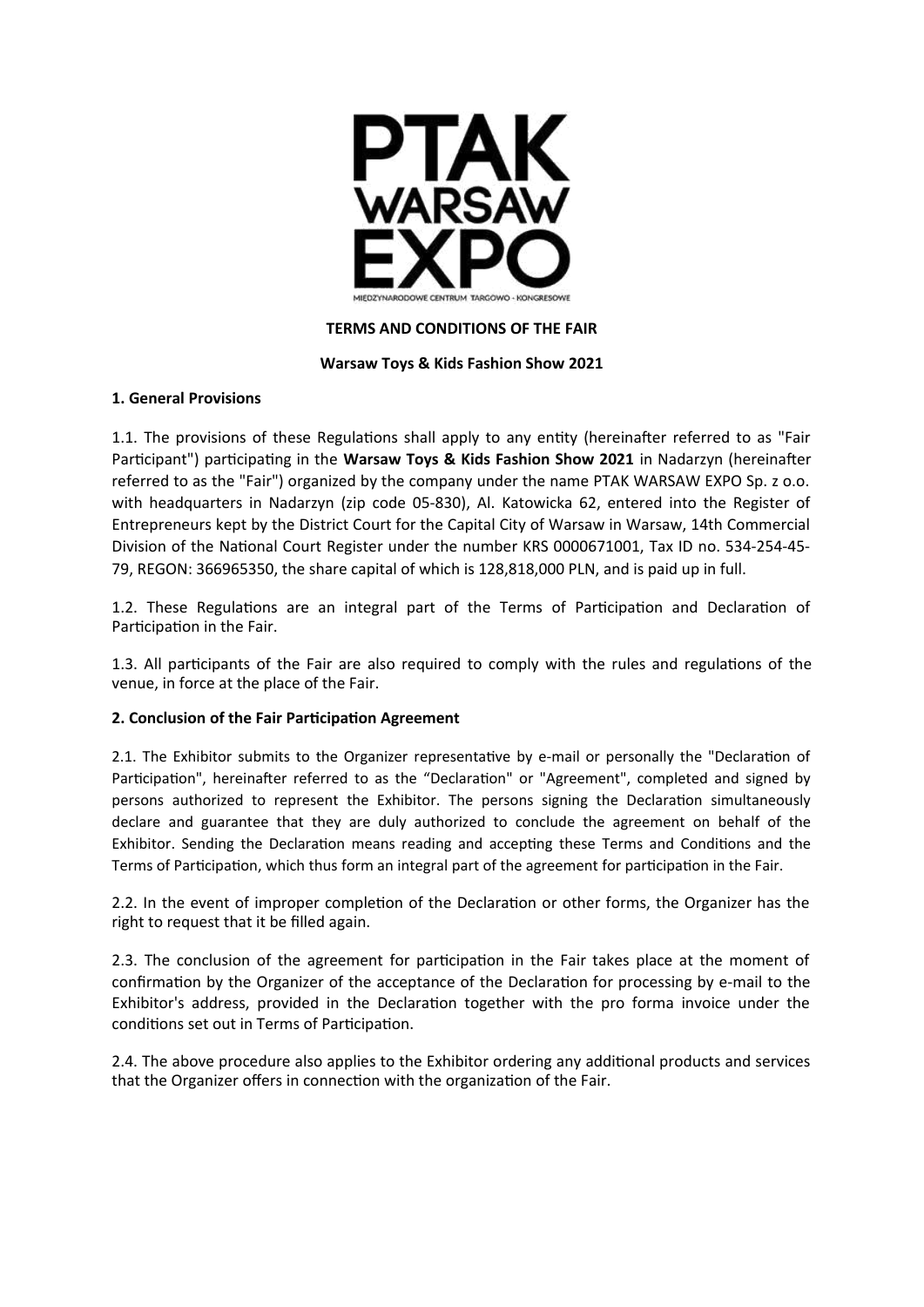2.5. The Organizer reserves the right to refuse to accept the Declaration without providing reasons. The organizer will provide this information by e-mail to the e-mail address indicated in the Declaration. In this case, no agreement shall be concluded between the Parties.

2.6. The Organizer has the right to refuse the Exhibitor participation in the Fair, if the Exhibitor is in arrears with any fees to the Organizer. In such a case, the Parties recognize that the Organizer duly fulfilled his contractual obligations.

2.7. The Exhibitors can participate in the Fair presenting an offer consistent with the thematic scope of the Fair (available at https://warsawtoys.com/). It is not allowed to display goods that are not compatible with the subject of the Fair.

Failure to comply with clause 2.7. it will result in the imposition of the mandate on the exhibitor in the amount of PLN 5,000 net.

### **3. Payments**

3.1. The Fee for participation in the Fair and its components as well as prices of the other services related to the Exhibitor's participation in the Fair are set out in Declaration of Participation, Terms of Participation and attachments. The Exhibitor undertakes to pay Fee for participation in the Fair as well as remuneration to the Organizer on time.

3.2. The terms and method of payment of amounts due to the Organizer are set out in the Terms of Participation document.

3.3. The organizer does not guarantee the performance of orders for services that were submitted later than 7 days before the first day of the Fair. The price for such orders is higher by 30% in relation to the prices given in the price lists, forms. In case of placing an order for additional services during the assembly period the price is payable at the ticket office of the Fair at the time of placing the order. In any other case the Exhibitor is obliged to pay the price and/or fee on Organizer's first notice via bank transfer to the bank account indicated by the Organizer.

#### **4. Providing the exhibition space**

4.1. The Exhibitor chooses the exhibition space in the Declaration.

4.2. The Organizer assigns the location of the exhibition area taking into account the order of Declarations, the design of the Fair space and the wishes of the Exhibitor, as far as its capabilities, availability and organizational and technical conditions are concerned.

4.3. The Organizer has the right to change the location of the exhibition space, which does not constitute a change to the agreement for participation in the Fair and does not give rise to any claims on the part of the Exhibitor against the Organizer. The Organizer will inform about the change of the Exhibitor's exhibition space by e-mail to the e-mail address indicated by the Exhibitor in the Declaration.

4.4. The organizer has the right to change the location, numbering of the exhibition space, which does not constitute a change to the agreement for participation in the Fair and does not result in claims against the Organizer. The Organizer will inform about the change of the location and/or the numbering of the Exhibitor's exhibition space by e-mail to the e-mail address indicated by the Exhibitor in the Declaration.

4.5. The Exhibitor, if he wants to sell any products, is required to obtain the Organizer's written consent in this regard, as well as to have a cash register in accordance with the applicable regulations.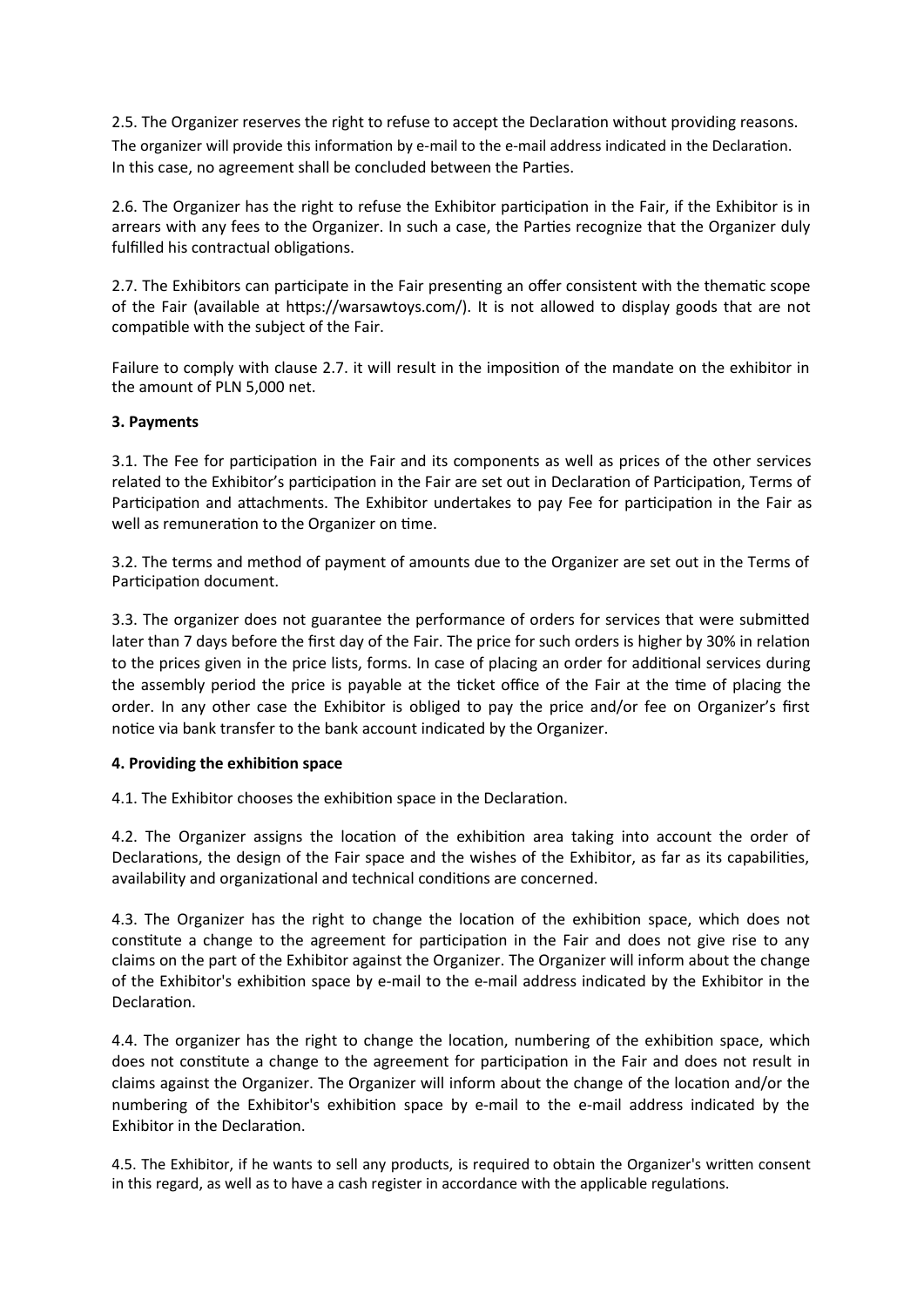4.6. The Exhibitor undertakes to have a license and approvals to all items on their stand.

4.7. Individual construction made by the Exhibitor requires prior approval by the Organizer.

## **5. Providing the exhibition space to another entity**

5.1. The Exhibitor has the right to disclose all or part of the exhibition space to another entity (Sub-Exhibitor) only with prior written consent of the Organizer. In the event of making all or part of the Sub-Exhibitor's space available without prior consent of the Organizer, the Exhibitor shall pay the Organizer a contractual penalty in the amount of PLN 10,000.

5.2. The Exhibitor is obliged to report the Sub-Exhibitor to the Organizer on a separate Declaration, which must also be signed by a person authorized to act on behalf of the Sub-Exhibitor. Declarations made on other documents will not be accepted.

5.3. The Exhibitor is obliged to inform the Sub-Exhibitors about the Terms and Conditions of the Fair and the Terms of Participation.

5.4. The Exhibitor, as the entity submitting the Sub-exhibitor, pays the Organizer a fee of PLN 400 net amount, which is increased by VAT rate in accordance with applicable regulations. Under the aforementioned fees, Sub-exhibitors are entitled to the benefits indicated in the Terms of Participation due to the Fee for participation in the Fair. A condition for the participation of the Sub-Exhibitor in the Fair is the payment of the above-mentioned payment by the Exhibitor; in the event of its lack, the Organizer has the right to refuse a Sub-exhibitor participation in the Fair.

5.5. The Exhibitor is fully liable towards the Organizer, other Exhibitors and third parties for his actions and/or his omissions as well as actions and/or omissions of other Entities acting on his behalf, as for their own activities and omissions.

5.6. A sub-exhibitor may present only products in accordance with the idea of the Fair in the area referred to in point 5.1.

5.7. It is forbidden to advertise companies that are not Exhibitors or Sub-Exhibitors at the stand.

5.8. In the event of violation of point 5.3. the Organizer reserves the right to impose a contractual penalty in the amount of 25% of the fee paid by the Exhibitor for participation in the Fair, for each infringement.

5.9. In the event of violation of point 5.6, 5.7, the organizer reserves the right to impose a contractual penalty in the amount of PLN 10,000 for each infringement.

5.10. Sub-exhibitors shall have the rights and obligations of the Exhibitor referred to in these Regulations, with the reservation that the Sub-Exhibitor may not order additional services.

### **6. Advertising and Exposition**

6.1. The Exhibitor has the right to display and advertise its products (goods and / or services) exclusively within the allocated exhibition space, provided that its exhibits do not cover neighbouring exhibitions and do not disturb the normal course of work of other Exhibitors and provided that Exhibitor's products (goods and/or services) comply with the subject of the Fair. The Exhibitor does not have the right to use sound equipment, additional lighting, etc., which may disrupt the normal course of work of other Exhibitors and/or Organizer. The Exhibitor does not have the right to use sound or other devices that may disrupt the normal course of work of other Exhibitors and/or the Organizer himself. In the case of the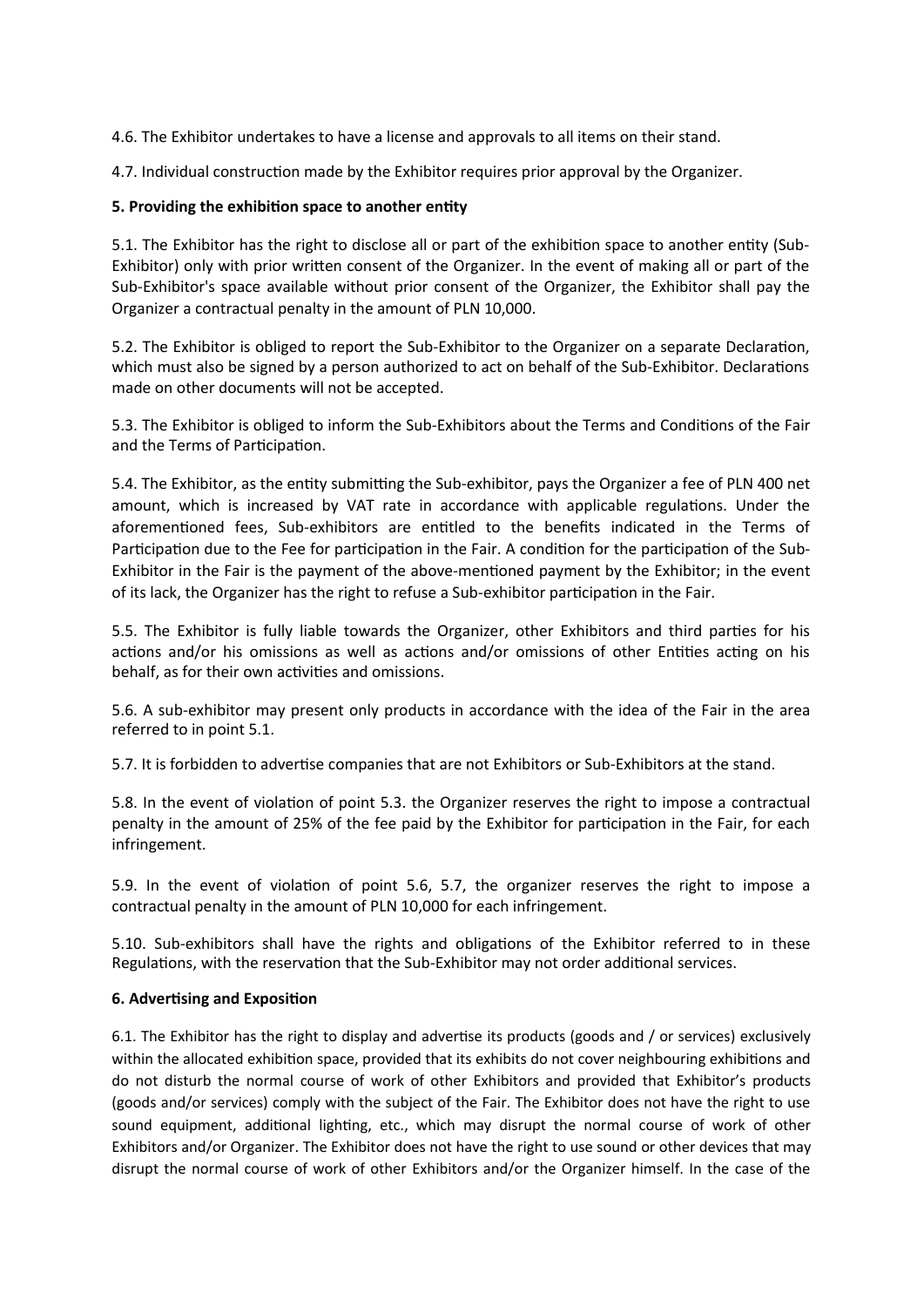display of products for which the Exhibitor is not entitled to exhibit, the Organizer has the right to impose a financial penalty of PLN 10,000 on the Exhibitor.

6.2. Every rented exhibition space shall be equipped with illumination provided by the Exhibitor himself or illumination ordered from the Organizer.

6.3. Placing the Exhibitor's advertisements and/or taking other promotional actions outside the area of the purchased stand require obtaining Organizer's written permission and paying an additional fee in an amount indicated in Extra Services price list. . Placing advertisement or taking promotional actions outside the area of the purchased stand shall result in imposing a contractual penalty of PLN 5,000 on the Exhibitor.

6.4. The proposed forms of advertising are contained in the Organizer's information catalog. Depending on the type of advertising products ordered, the Exhibitor and the Sub-Exhibitor are obliged to provide the Organizer with their contact details and electronic files with graphics, logos, trademarks and other materials subject to publication by the Organizer in connection with the organization or promotion of the Fair, within two weeks of registering the participation, under pain of releasing the Organizer from the obligation of publishing them, retaining the right to remuneration for publishing.

6.5. The Organizer may refuse to publish materials provided to him by the Exhibitor in order to publish them in connection with the organization of the Fair, if he considers that these materials violate the legitimate interest of the Organizer and/or other Fair participants, the rights of third parties, generally binding legal norms or good manners. At the same time, the Organizer reserves the right to abbreviate or correct the materials sent for publication.

6.6. The Organizer is not responsible for the content of advertising, promotional or information materials provided to it, which the Organizer or Exhibitor has published in relation to the organization or promotion of the Fair.

6.7. The Exhibitor and other participants are not allowed to promote other exhibition facilities and trade fair events during the Fair. This prohibition does not include the promotion of subsequent editions of the Fair. In the event of a violation of this provision, the Organizer has the right to impose a financial penalty of PLN 10,000 on the Exhibitor.

6.8. At the Fair grounds, it is prohibited to distribute advertising materials by hostesses, subject to point 9.5 of the Regulations and with the reservation that other arrangements in this respect have been made with the Organizer.

6.9. The Exhibitor agrees to promotion of its company by the Organizer and grants the Organizer a non-exclusive license, unlimited territorially or temporarily, for the Organizer's use of the company's name, logo, image and the image of its employees taking part in the fair, as well as the Exhibitor's photos, including content published on the websites and social media of the Exhibitor and photos and film materials created by the Organizer (hereinafter: Materials), in order to place them on the Facebook page, Instagram or websites of the Organizer and in the following fields of exploitation:

a) as regards the preservation and reproduction of Materials - production using a specified technique of Materials provided to the Organizer, including printing, reprographic, magnetic recording and digital technology;

b) in the field of trading in copies, on which the Materials were recorded - as part of the promotion of the Fair, for which the graphic and promotional materials or logos will be prepared;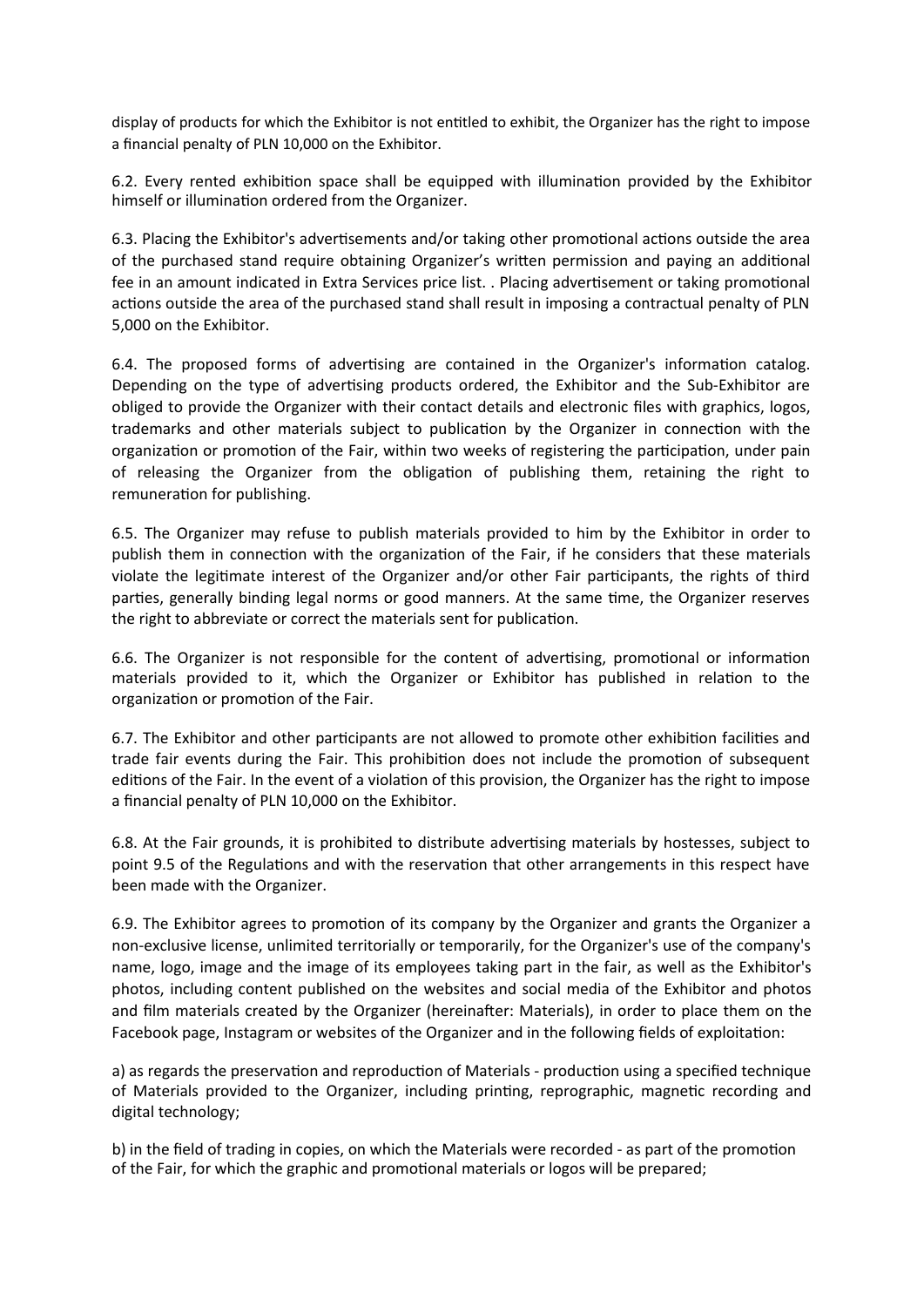c) in the scope of dissemination of the Materials made available in a manner other than specified above - by public performance, displaying, exhibition, reproducing and broadcasting and rebroadcasting, disseminating and making the Materials publicly available in such a way that everyone can have access to them in a place and time chosen by themselves (on the Internet), including placing on posters, banners, flag-banners, posters, leaflets or other printing materials, broadcast on television or on displays belonging to the Organizer, on websites, on social media.

6.10. The Exhibitor declares that they have copyrights to the Materials to the extent enabling the implementation of this provision and these materials are not unencumbered by the rights of third parties, and the license granted does not infringe the rights of third parties. Paragraph 12.4 of these Regulations shall apply.

6.11. If the Organizer performs buildings for the Exhibitor, he agrees to place his logo, trademarks in the Organizer's portfolio, including for placing in the portfolio photos of the built buildings containing the logo or trademark.

6.12. Any use, dissemination, disclosure to third parties of the building designs submitted by the Organizer, arrange and making changes to them is prohibited. These projects are subject to legal protection, including on the basis of copyrights to the project. Unlawful use of the above projects are subject to legal liability.

### **7. Responsibility**

7.1. The Organizer is only liable for damage caused to the Exhibitor or other participant of the Fair through the fault of the Organizer or a person acting on its behalf.

7.2. The Organizer is not responsible for damage, theft and destruction of items on the Exhibitor's stand, including any damage caused by third parties.

7.3. The Exhibitor bears sole responsibility for items on the Exhibitor's stand. The Exhibitor is obliged to deliver items on their own to the booth and to remove them after the Fair in the time designated for disassembly.

7.4. The Exhibitor bears full material responsibility on a risk basis for any damage caused to the Organizer or third parties by the Exhibitor or a person acting on their behalf or representing their rights.

7.5. The Exhibitor is obliged to immediately notify the Organizer of any event causing or threatening to cause damage.

7.6. The organizer recommends that the Exhibitor conclude relevant non-life insurance contracts regarding the risks associated with the Fair and liability insurance for any damage caused in connection with participation in the Fair.

7.7. Goods and products presented during the Fair should have certificates of conformity with the required standards, in particular with safety standards for these goods and products.

7.8. The Exhibitor declares that they have the copyrights, necessary licenses and rights to the products on the exhibition stand or which the Exhibitor uses. The Organizer is not responsible to Exhibitors, Sub-Exhibitors and third parties for any infringement of their intellectual property rights (including industrial design, utility model, trademark), copyright and related rights, geographical indication, know-how, etc.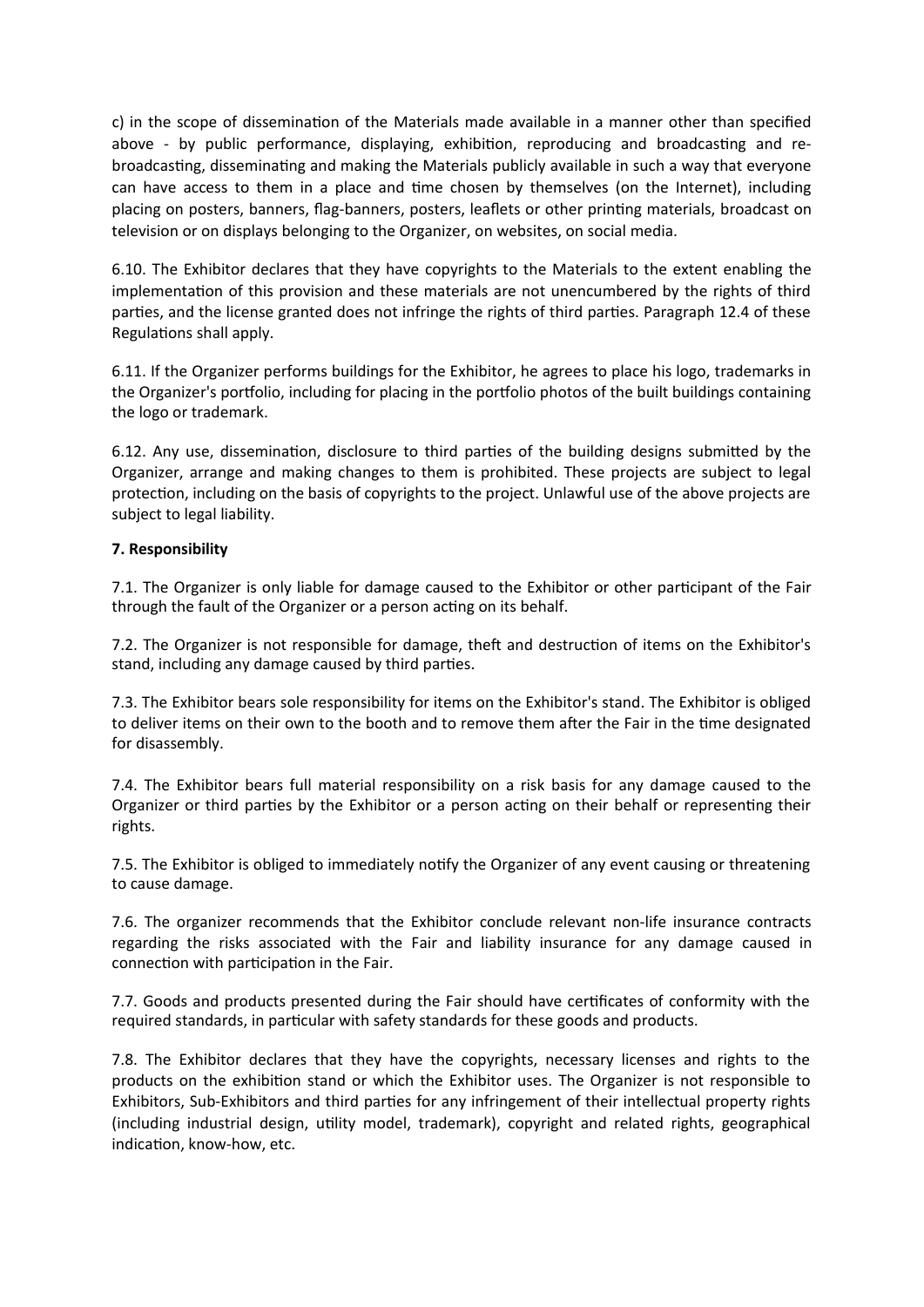7.9. The Organizer does not bear any responsibility towards the Exhibitor, if the Exhibitor does not obtain visas and/or other documents required to enter the territory of the Republic of Poland or participate in the Fair. In the event of not taking part in the Fair due to the lack of visas or other documents required on the territory of the Republic of Poland or to participate in the Fair, the Organizer is not obliged to return the paid amounts to the Exhibitor; this circumstance does not release the Exhibitor from the obligation to pay to the Organizer all fees due from the Declaration, including for the services ordered.

7.10. The Organizer is not liable for any power, water, or etc. outage caused by the circumstances beyond his control, including the circumstances attributable to the supplier of power, water etc.

7.11. The Exhibitor shall conclude a relevant insurance contract covering third-party liability and any damage or loss caused in his property during the Fair as well as any damage or loss caused in his property during the assembly and disassembly period.

### **8. Design, assembly and disassembly of stands**

8.1. The Exhibitor may commence assembly work on the dates set for the assembly, the date of which will be announced on the trade fair website no later than 30 days before the first day of the fair; the Organizer may also order the discontinuation of works if it considers that they violate the Regulations of the venue or threaten the order or safety of persons or property. Before starting the assembly of the stand, the Exhibitor is obliged to submit for acceptance the technical design of the stand with projections and visualization, at the latest 21 days before the first assembly day of the Fair.

8.2. Individual stands made by the Exhibitor himself requires prior authorization by the Organizer. For individual stands, the date of commencement of assembly will be given by the Organizer 30 days before the first day of the Fair.

8.3. The Exhibitor who ordered an undeveloped space is required to submit in writing within 21 days before the first assembly day of the Fair the following details of the company constructing the stand: name, address, NIP, personal list of employees authorized to enter the area of PTAK WARSAW EXPO - with an indication of the person responsible for contacts with the Organizer, as well as the stand design in individual development along with a layout and visualization.

8.4. In the case of assembly or disassembly within the time other than specified by the Organizer, it is necessary to obtain the consent of the Director of the Technical Department and pay an additional fee of PLN 80 net which is increased by VAT rate in accordance with applicable regulations / hour - stand inside the halls, PLN 40 which is increased by VAT rate in accordance with applicable regulations / hour – outdoor stands.

8.5. During assembly and disassembly of stands, it is forbidden to carry out works related to welding, grinding, or other processes causing pollination or fire hazard.

8.6. The Exhibitor is obliged to remove any residues left after the assembly and disassembly of the stand. The Exhibitor shall clean up the surface in direct vicinity of his stand.

8.7. The Exhibitor is obliged to take care of the stand and communication routes around the stand throughout the exhibition period. It is forbidden to block fire emergency routes and corridor.

8.8. The Exhibitor is obliged to comply with relevant legal and technical, construction and assembly, health and safety, sanitary and fire-fighting standards, etc.

8.9. The Exhibitor is obliged to mark the glass surfaces of the exhibition stand in order to avoid being hit by other Fair participants.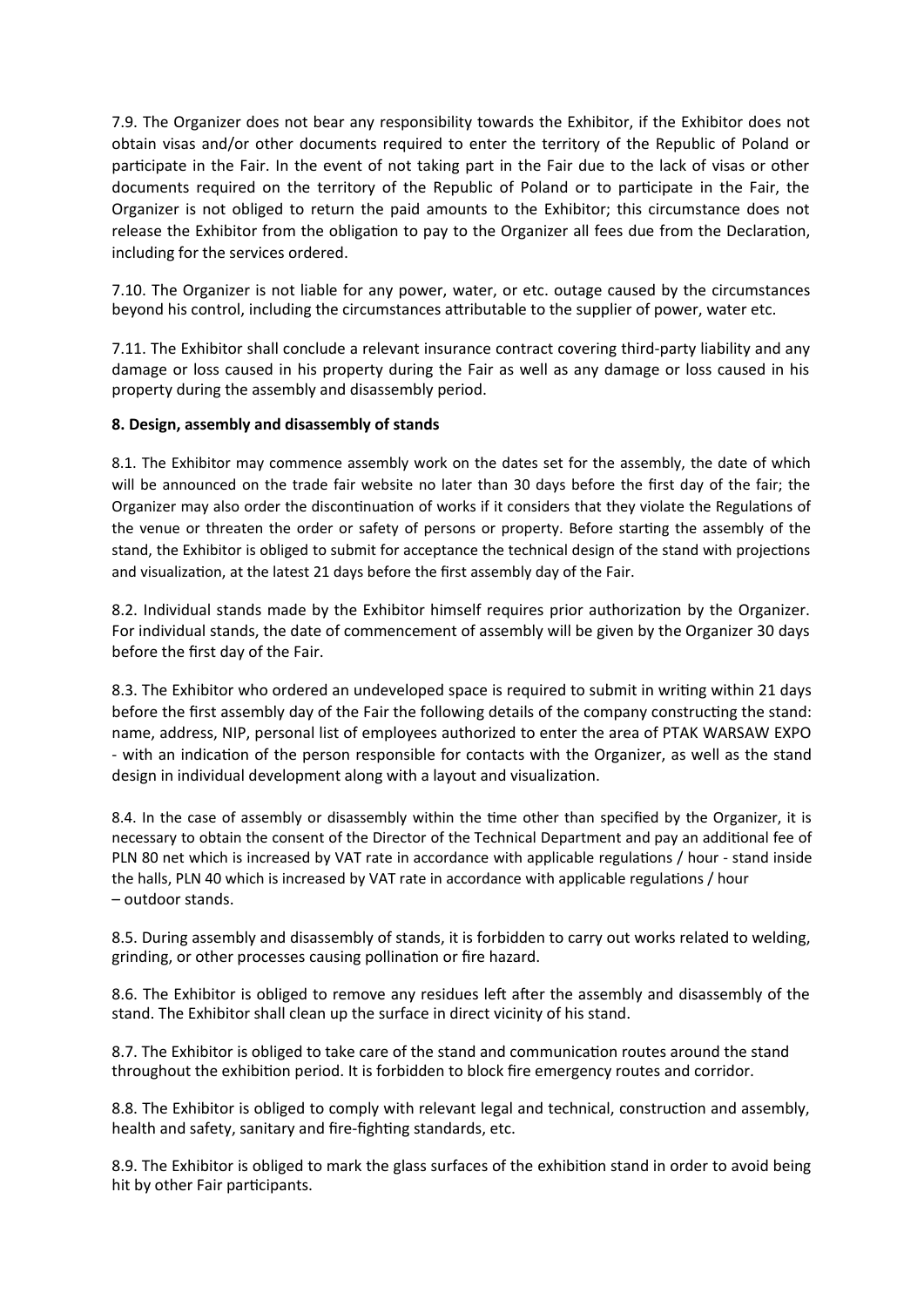8.10. The assembly and disassembly of stands can only take place on dates indicated by the Organizer. In case of excess of assembly and disassembly time by the Exhibitor, the Organizer in entitled to to charge the Exhibitor with a fee in an amount indicated in Extra Services price list.

8.11. During assembly and disassembly, it is forbidden to disturb the construction or coatings of walls, floors and other elements of the venue where the Fair takes place, as well as use own forklifts and automatic lifts.

8.12. The Exhibitor during the Fair as well as during the assembly and disassembly period shall secure the exhibits and property located on the exhibition area against any damage or loss at his own expense and at his own peril.

8.13. The WARSAW EXPO exhibition hall categorically prohibits:

- sticking to-, attaching to- and decaling the walls of the stands with any advertising, leaflets, information, etc. with the help of chemical substances, foam adhesives, double-sided tapes and other such means, which cause irreparable damage - mechanical interference in the partition walls of stand construction, which leads to irreparable damage to the board.

Failure to comply with this provision may result in a penalty, reflecting the size of the damaged board, in the amount of PLN 200 net per 1 sqm net which is increased by VAT rate in accordance with applicable regulations.

8.14. After the end of the Fair, at the time set by the Organizer for the dismantling of stands, the Exhibitor is obliged to restore the exhibition space provided to them to the previous state, under pain of ordering these activities by the Organizer to an outside party at the expense of the Exhibitor.

#### **9. Organization of work at the stand**

9.1. The Exhibitor is obliged to provide the stand for visitors during the opening days and times of the Fair. Leaving the stand before closing the Fair without Organizer's consent results in imposing a contractual penalty of PLN 4000 on the Exhibitor.

9.2. If the presentation at the stand is conducted with the use of any works, the Exhibitor is obliged to regulate on their own the issues of copyright and related rights to these works.

9.3. Exchange or replenishment of stand exposition and cleaning of the stand and its surroundings may take place only outside the opening hours of the Fair.

9.4. The Organizer's representative may order the Exhibitor to immediately remove from the stand elements that pose a threat to the safety of persons or property, or otherwise disturb the course of the Fair.

9.5. All promotional activities of the Exhibitor may take place only within the stand and may not interfere with the course of the Fair and the work of other exhibitors.

9.6. Leaving the stand by the Exhibitor during the opening hours of the Fair requires the Organizer's consent after prior written notification in the trade fair office.

9.7. The Organizer is not responsible for the Exhibitor's items left in the abandoned stand during assembly and disassembly and during the fair event. In case of abandoning any property by the Exhibitor that takes places after the disassembly period on the premises of the Organizer's headquarters, the aforementioned property shall be considered by the Organizer as abandoned.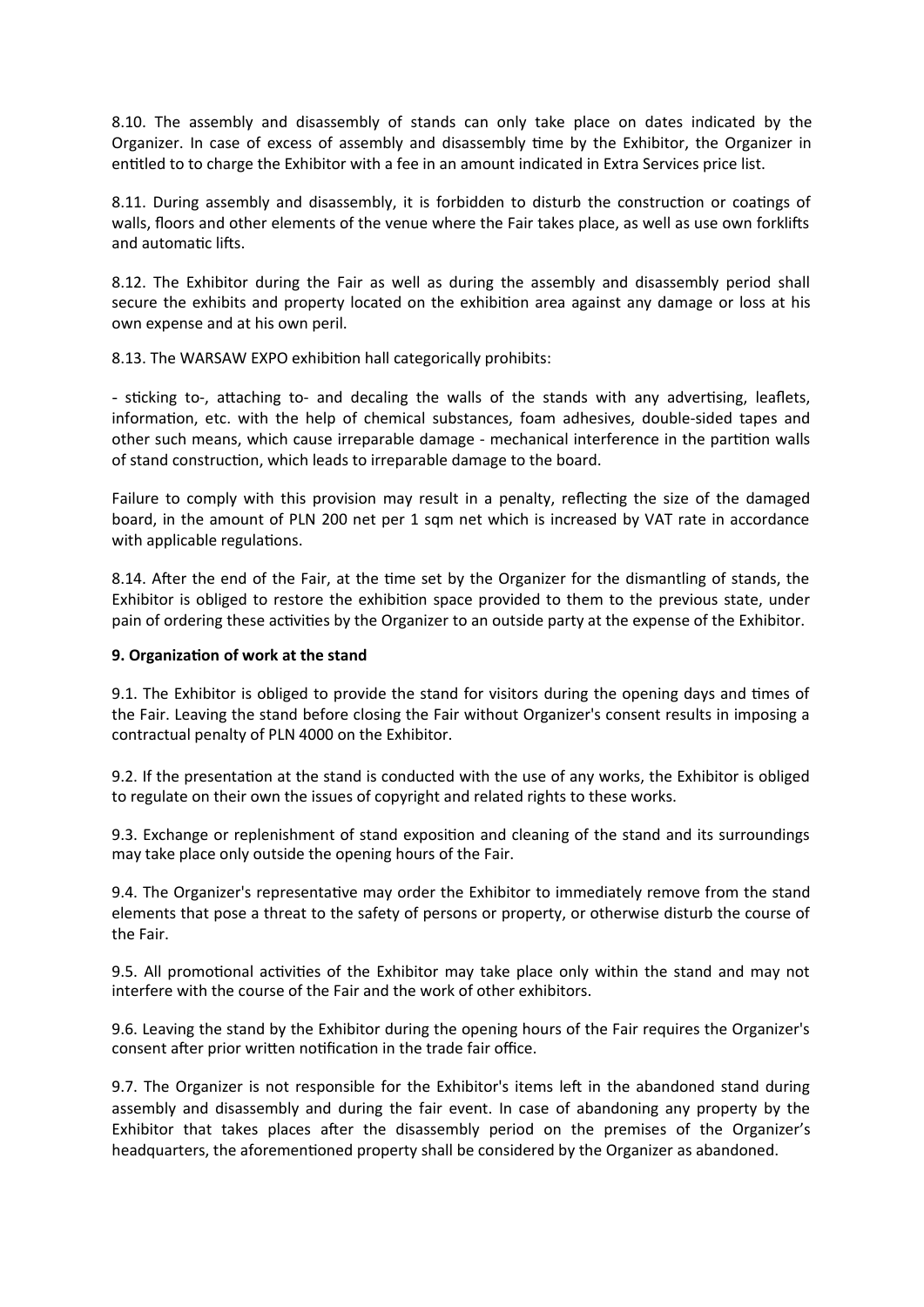9.8. Abandoning any property on the premises of the Organizer's headquarters is not allowed. In case of abandoning of any property the Organizer is entitled to either check or remove abandoned property.

9.9. It is unacceptable during the Fair to occupy any area outside the area of the Exhibition stand ordered. In the event of breaking this prohibition, the Exhibitor is obliged, at the request of the Organizer, to immediately remove items extending beyond the exhibition stand and to pay for the additional space occupied, according to the conversion factor: number of sqm occupied area x (price for 1 sqm of stand + 100%).

# **10. Order and organizational regulations**

10.1. All participants of the Fair are obliged to comply with generally accepted health and safety standards, fire protection standards and sanitary standards and these Regulations and other regulations, binding at the place of the Fair and adhere to orders of the fire protection services.

10.2. The Exhibitor is obliged to comply with the orders issued by the Organizer's representative.

10.3. The Fair venue bans smoking, except for places designated for this purpose; the use of open fire and the operation of heating electric devices is also prohibited. Weapons, ammunition, explosives, corrosive substances or substances which constitute a fire hazard are not permitted at the Fairs.

10.4. Obstruction of escape routes or access to fire fighting equipment is forbidden.

10.5. The Exhibitor and persons representing their rights are required to wear visible ID badges issued by the Organizer and to undergo the control procedures, carried out on behalf of the Organizer by a licensed agency protecting people and property, watching over the safety of the Fair.

10.6. Entry to the area of WARSAW EXPO is possible after obtaining entry cards. The organizer is not responsible for damages caused within the car parking area.

10.7. Within the premises of Organizer's headquarters no animals, bicycles, skateboards, rollerblades, scooters etc. are allowed under any circumstances.

# **11. Principles of work during assembly and disassembly**

11.1. Transport of exhibits presented at the Fair, including machines and other heavy equipment (hereinafter referred to as "exhibits") to the area of Ptak Warsaw Expo may be performed by the Exhibitor themselves or using the services of an external company or a shipping company cooperating on the basis of a separate agreement with Ptak Warsaw Expo Sp. z o.o. The Exhibitor is obliged to inform the Organizer about the transport of machines and other heavy equipment before the commencement of transport.

11.2. Unloading of heavy exhibits from means of transport, entry to the exhibition hall and location at the Exhibitor's exhibition site may only be carried out by a representative of a forwarding company cooperating on the basis of a separate agreement with Ptak Warsaw Expo Sp. o.o., using the appropriate equipment (forklifts).

11.3. All costs for transport and forwarding services related to participation in the Fair shall be borne by the Exhibitor.

11.4. The following companies are official and only forwarders cooperating with Ptak Warsaw Expo on the basis of a separate agreement: Netlog Polska sp. z o.o. and C.Hartwig Gdynia S.A. as well as Przedsiębiorstwo Międzynarodowej Spedycji Targowej "Transmeble International" sp. z o.o.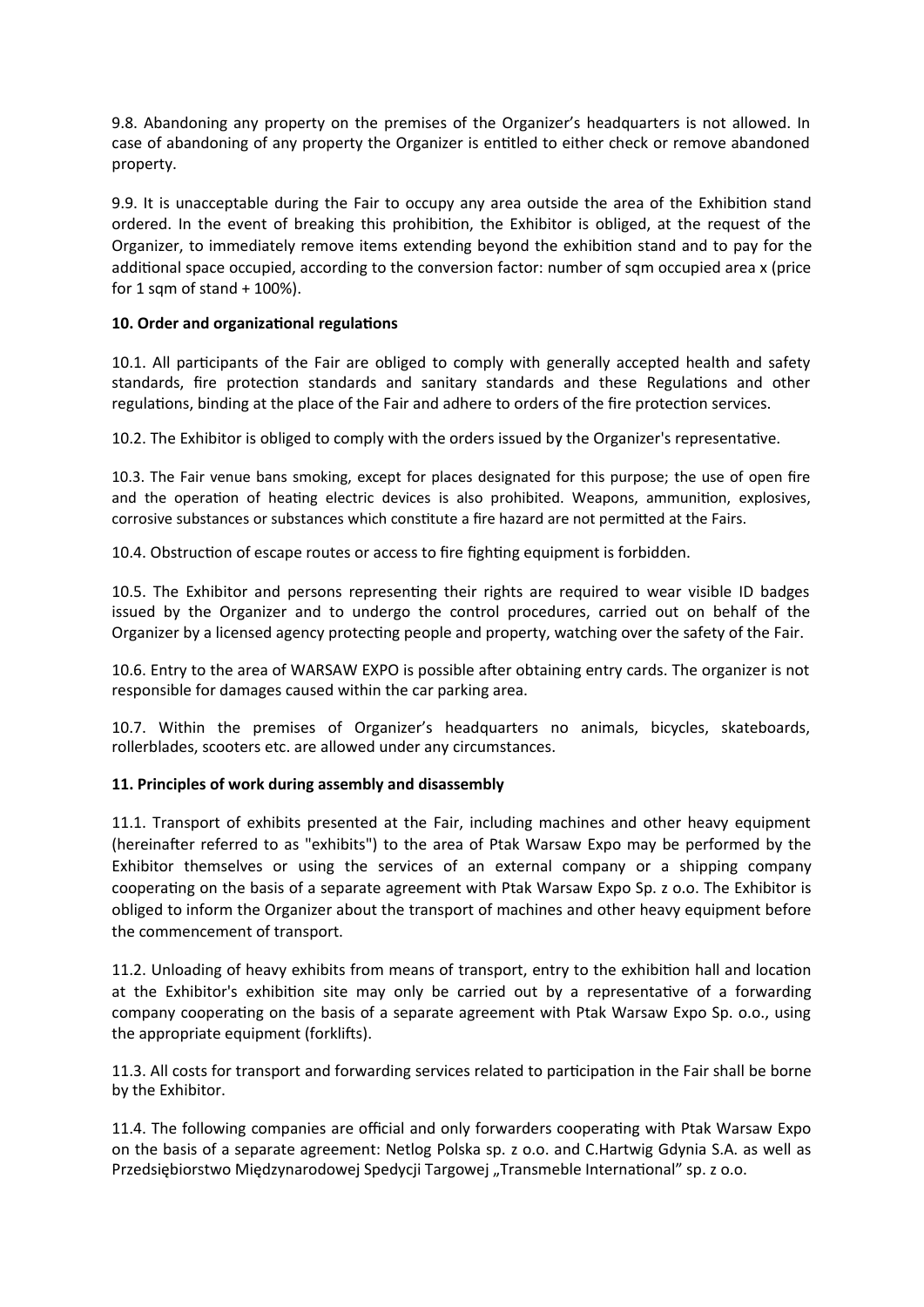11.5. Use of vehicles within the Fair grounds (including trucks, cranes, passenger cars, forklifts), not serviced by official forwarders of Ptak Warsaw Expo, is forbidden.

11.6. Unloading, transport and localization at the site of display of heavy exhibits may only take place at the dates and times appointed by the Organizer.

11.7. Unloading, away transport and placement in the place of exhibition of heavy exhibits can only take place through dedicated freight gates.

11.8. Exhibitors or persons designated by Exhibitors are allowed to use the service gates when unloading and transporting light exhibits, including using manual trolleys and pallet trolleys (nonmechanical vehicles).

11.9. The Exhibitor's contact with the representative of the forwarding company takes place directly between the interested parties, after transferring mutual contacts by the Organizer and with its knowledge. All arrangements between the forwarding company and the Exhibitor must be forwarded to the Organizer.

11.10. All the above arrangements concern both the assembly and disassembly period of the Fair.

11.11. In the event that the area assigned to the Exhibitor contains objects that may pose a threat to the health or life of other people, or the Exhibitor does not have a license to sell certain items, the Organizer is entitled to immediately remove these items at the expense and risk of the Exhibitor and to immediately close and remove the stand.

11.12. In the case of own stand construction, the Exhibitor or the company performing the stand construction at their request are obliged to present the Fair's Organizer with certificates or attestations confirming the use of materials that are non-flammable, fire-resistant or specially protected against fire. Appropriate attestations, certificates and permits must be available for inspection at the stand during the construction and during the Fair. In the absence of the abovementioned attestations, certificates and permits, the Exhibitor is obliged to submit an appropriate statement in this regard. Lack of the above-mentioned documents will result in the inability to implement the stand's construction.

11.13. Fire appliances, fire hydrants, fire extinguishers, evacuation exits, pedestrian routes, switchboards and electric panels cannot be blocked or covered. Obstructing or screening elements will be dismantled at the expense of the Exhibitor.

11.14. Mechanical vehicles or other devices with combustion engines may be displayed in halls only with the engine switched off. The fuel tank may contain only the amount of fuel necessary to leave the halls.

11.15. The fuel tank must be tightly closed.

11.16. Exhibitors are obliged to respect the instructions of the competent services in the area of compliance with fire regulations.

### **12. Miscellaneous provisions**

12.1. The Organizer reserves the right to change the date or place of the Fair or cancel it altogether. Changing the date or places of the Fair does not give rise to responsibility on the part of the Organizer. The Organizer will inform the Exhibitor immediately about these changes. In the event of cancellation of the Fair, the Organizer will return to the Exhibitor all advance payments made.